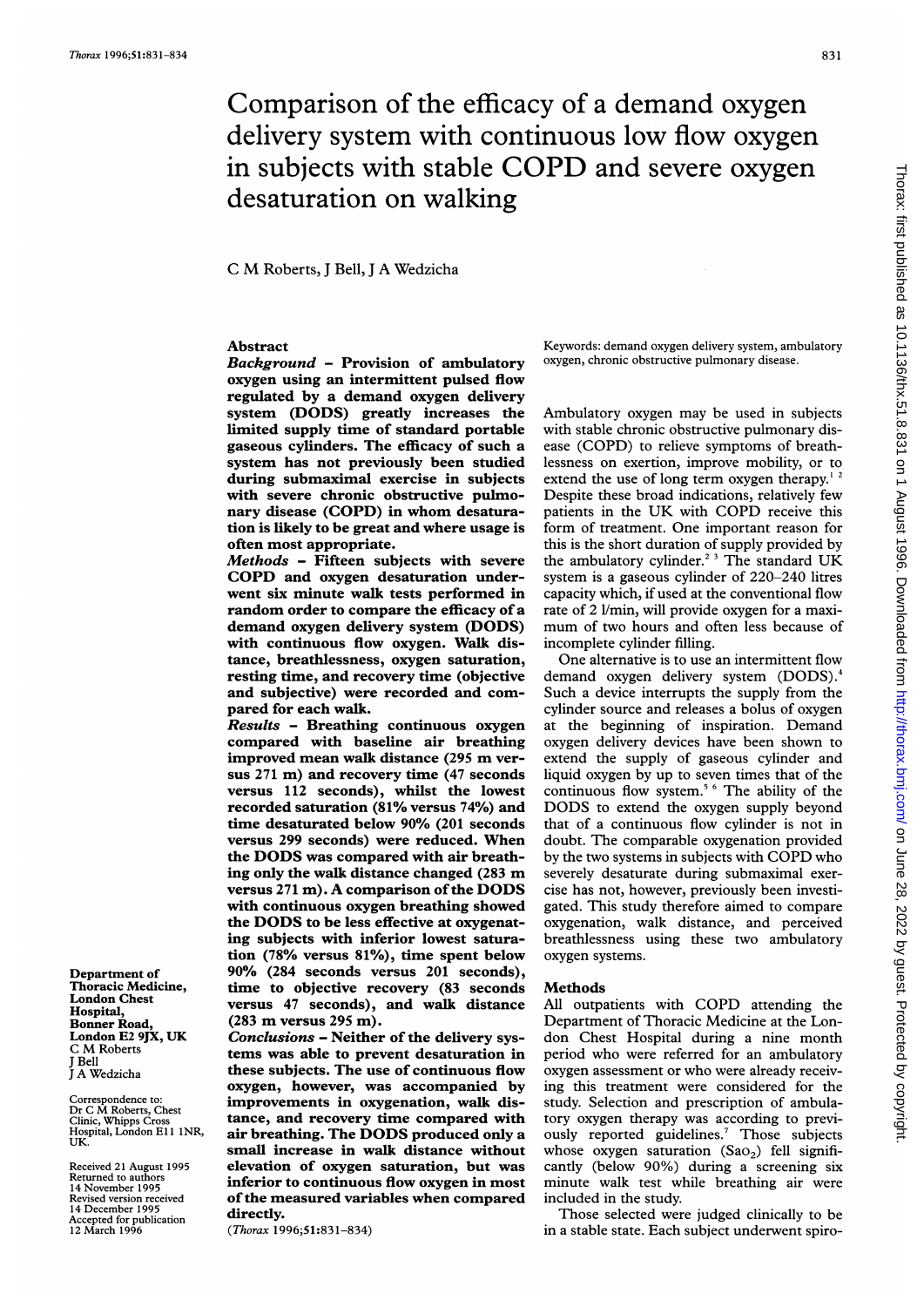metric testing and resting arterial blood gas analysis using earlobe arterialised capillary sampling.<sup>8,9</sup> Once entered into the study subjects underwent a further practice six minute walk test and were then randomised, using a Latin squares sequence, to undergo four further walks with a 40 minute rest period between each. The four walks were: (1) baseline, (2) breathing air and carrying a portable cylinder and DODS device, (3) breathing oxygen from the DODS set at the equivalent of 2 1/min by the manufacturer's standards, and (4) breathing continuous flow oxygen at a rate of 2 1/min. Each walk was supervised by the same operator  $(JB)$ .

Continuous oxygen was delivered by nasal cannulae at a rate of 2 1/min from a portable 230 litre cylinder (Sabre, Aldershot, UK) which has <sup>a</sup> duration of supply of about <sup>115</sup> minutes and weighs 2.9 kg. Demand oxygen was delivered by one of the most efficient of the DODS,"' the Chad Oxymatic Model 201-A (Chad Therapeutics Inc., Chatsworth, USA), now available in the UK through a local distributor (Life Support Europe, Dunstable, UK). The oxygen for this system was supplied by nasal cannulae from a 185 litre cylinder (Chad Inc., Chatsworth, USA), weighing 1.25 kg, at an equivalent flow of 2 1/min determined by the Oxymatic DODS (weight 0.28kg) which gives <sup>a</sup> duration of supply of about 10.5 hours.

The Chad Oxymatic (fig 1) is a small battery powered electronic device which delivers a metered volume 35 ml pulse of oxygen in 200 ms immediately on sensing the beginning of inspiration. The device uses standard nasal cannulae fitted to a sensing circuit which controls <sup>a</sup> solenoid valve. A setting at which the valve is opened on every second breath sensed provides an oxygen supply equivalent to that of 2 1/min continuous oxygen. This setting can be altered from sensing every fourth to every single breath, providing an equivalent range of 1-4 1/min continuous flow (manufacturer's recommendation).

Before each test the subjects completed a visual analogue scale of breathlessness (VAS) consisting of a 100 mm horizontal line $11$ labelled "not at all breathless" at one end and "the most breathless <sup>I</sup> have ever been" at the other. They were instructed to mark on the line the point which best described their state of breathlessness at that time. This test was repeated immediately upon completion of each walk. A value "change in VAS after exercise" was calculated as the difference between the two points. In addition, their respiratory and heart rates were recorded before and upon completion of each test walk. The difference in respiratory rate before and after the walk was calculated and termed "change in respiratory rate". Pulse oximetry using the Minolta Pulseox-7 (AVL Medical Instruments Ltd, Schafihausen, Switzerland) was recorded throughout each walk with the baseline before administration of oxygen, lowest saturation, and time desaturated below 90% being noted. Subjective recovery time was judged by the subjects themselves and an "objective" recovery time was recorded by the observer based

upon a return of oxygen saturation, heart and respiratory rates to baseline levels. The number of stops, time spent resting, and total distance walked were recorded.

The protocol was approved by the ethics committee of the Royal Brompton National Heart and Lung Hospitals.

# STATISTICAL ANALYSIS

Analysis was performed using the SPSS/PC + programme (SPSS Inc., Chicago, USA). Descriptive data were first produced. Analysis of variance was used to ensure equivalent baseline data. Paired data between different walks was analysed using the Student's paired  $t$  test or the Wilcoxon rank sum test for non-parametric data.

## **Results**

Sixteen patients were referred or attended the outpatient department for ambulatory oxygen therapy during this period and desaturated below 90% on their screening walk. One of these subjects failed to desaturate to this extent on any of the subsequent walks and was therefore not considered in the analysis of data. The 15 remaining subjects (nine men), of mean (SD) age 67.5 (6.2) years, range 58-79, had mean (SD) spirometric and arterial blood gas data as follows: forced expiratory volume in one second  $(FEV_1)$  0.85 (0.29) 1 (31 (8.1)% predicted), forced vital capacity (FVC) 2.14  $(0.63)$  1 (62 (13.5)% predicted), Pao<sub>2</sub> 6.98 (0.96) kPa, Paco<sub>2</sub> 6.65 (1.09) kPa.

There was no statistical difference in the baseline values of respiratory rate, VAS, or oxygen saturation breathing air before any of the four walk tests. Paired data analysis demon-



Figure 1 The Chad Oxymatic demand oxygen delivery device.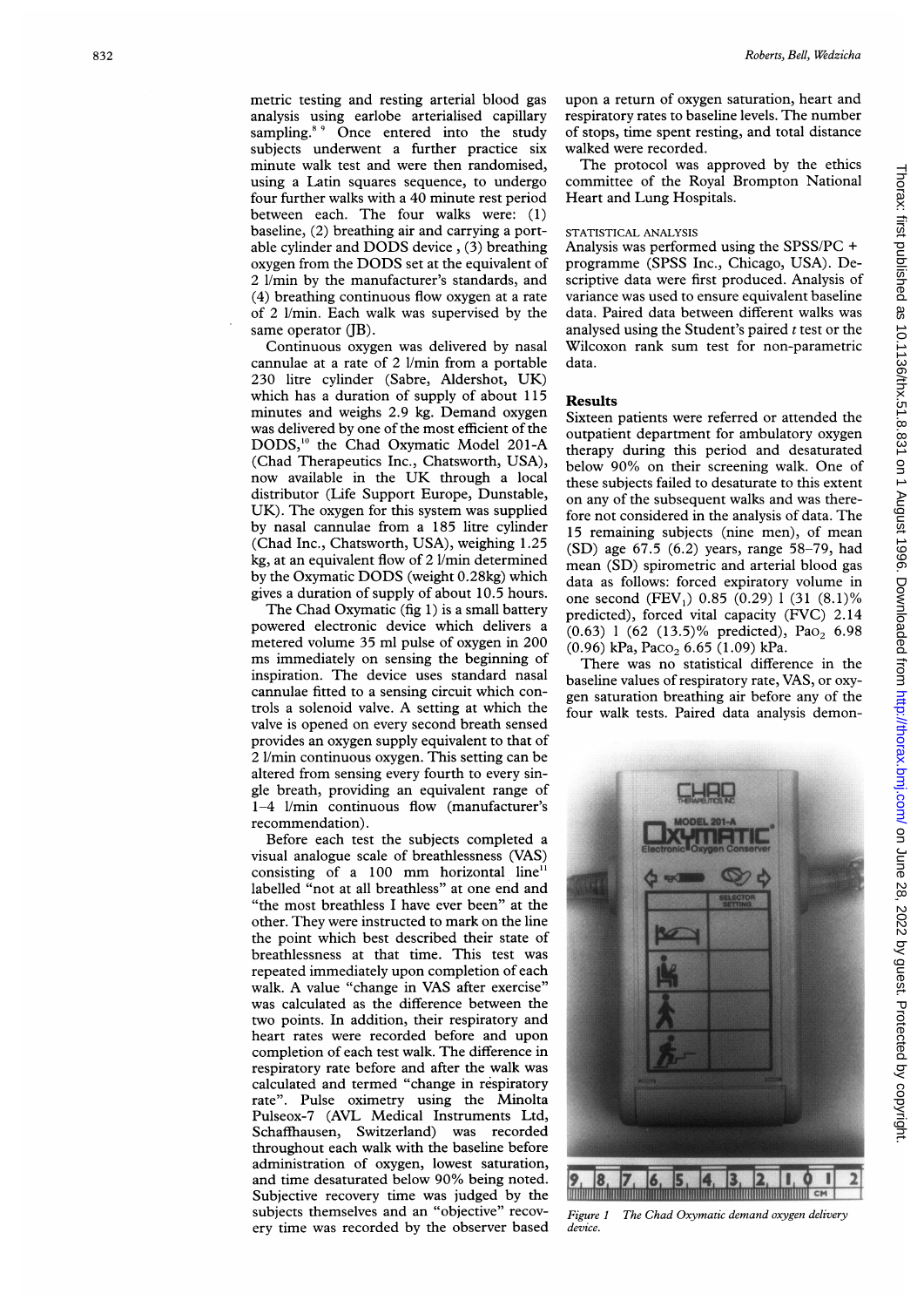Table <sup>1</sup> Comparison of mean (SD) values for the baseline walk (1), walk carrying the DODS and cylinder disconnected (2), walk using the DODS (3), and walk using continuous flow oxygen (4)

| Value                             | Lowest<br>saturation (%)           | $Time < 90\%$<br>saturated (s)      | Walk distance<br>(m)              | Change in<br>VAS (mm) | Time to objective<br>recovery (s)  | Time to<br>subjective<br>recovery (s) | Change in<br>respiratory<br>rate (bpm) | Time<br>resting (s)       | No. of rests |
|-----------------------------------|------------------------------------|-------------------------------------|-----------------------------------|-----------------------|------------------------------------|---------------------------------------|----------------------------------------|---------------------------|--------------|
| Baseline (1)                      | 74.6 (11.3)                        | 299 (78)                            | 271 (91.5)                        | 44.7 (23.8)           | 112(62)                            | 138 (52)                              | 7.1(5.3)                               | $32.8(49.6)$ 0.87 (1.1)   |              |
| Carrying DODS<br>and cylinder (2) | 73.9 (12.1)                        | 290 (77.9)                          | 275.1 (95.7)                      | 46.5(33.7)            | 128.3(49.8)                        | 156.3(64.1)                           | 7.4(5.2)                               | 42.9 $(66.5)$ 0.8 $(1.0)$ |              |
| DODS $(3)$                        | 78.0 (9.8)                         | 284 (81)                            | 283.3 (88.8)                      | 37.3 (34.2)           | 82.7 (54)                          | 149 (85)                              | 5.8(4.5)                               | 38.6 (66.1)               | 0.73(0.96)   |
| Continuous $O2(4)$                | 81 (9.6)                           | 201 (39)                            | 295.4 (89.1)                      | 35.3(34.5)            | 47 (47)                            | 111(47)                               | 6.1(4.1)                               | 24.9 (47.9)               | 0.47(0.83)   |
| p value (CI) $1 vs 4$             | 0.004<br>$(2.42 \text{ to } 10.4)$ | 0.008<br>$(30.2 \text{ to } 167.0)$ | 0.003<br>$(9.5 \text{ to } 39.3)$ | NS                    | 0.001<br>$(33.4 \text{ to } 99.6)$ | 0.03<br>$(3.21 \text{ to } 53.2)$     | <b>NS</b>                              | NS                        | <b>NS</b>    |
| p value (CI) $2 \, vs \, 4$       | 0.002<br>$(1.24 \text{ to } 4.36)$ | 0.003<br>$(32.7 \text{ to } 135.0)$ | 0.048<br>$(0.1 \text{ to } 24.0)$ | NS                    | 0.001<br>$-7.47$ to 66.8)          | NS                                    | NS                                     | NS                        | NS           |

VAS = visual analogue scale; DODS = demand oxygen delivery system.

strated no statistical difference in any of the values measured between the baseline walk while breathing air and the walk carrying the DODS device and portable cylinder whilst breathing air.

A comparison of values measured while breathing 2 1/min continuous oxygen with the baseline walk while breathing air showed statistically significant differences in walk distance, subjective time to recovery, objective time to recovery, lowest recorded  $Sao_2$ , and time spent under  $90\%$  Sao<sub>2</sub> (table 1). A smaller change in VAS following exercise did not reach statistical significance, and time spent resting, number of rests, and change in respiratory rate were also similar with and without oxygen.

When these same measurements were compared for the Oxymatic device set at the equivalent of 2 1/min oxygen with baseline, walk distance was significantly improved using the DODS (283.3 m versus 271.0 m (CI 1.6 to  $23.1$ ,  $p < 0.05$ ) and change in respiratory rate after exercise showed a small difference (mean 6 versus 6.6 (CI  $-2.5$  to 0),  $p < 0.05$ , Wilcoxon rank sum test). No other measured variable was significantly different on these two test walks.

Comparison of the DODS device set at <sup>2</sup> 1/min with continuous flow oxygen set at 2 1/min showed that the lowest recorded saturation and time spent desaturated were both statistically inferior for the Oxymatic (table 1).

## Discussion

This study has shown that the Oxymatic demand oxygen delivery device failed to achieve oxygenation equivalent to that of continuous oxygen therapy during submaximal exercise in subjects with COPD and severe arterial oxygen desaturation.

Subjects using the Oxymatic achieved oxygen saturations only marginally higher than when breathing air alone, and these changes failed to reach statistical significance. A comparison of baseline (air breathing) tests with those breathing intermittent flow oxygen showed that only walk distance was significantly improved (283.3 m versus 271.0 m). Direct comparison of continuous oxygen with the intermittent flow system showed the former to be superior in maintaining oxygenation and improving walk distance.

These findings contrast with some previous studies in subjects with COPD. Many of these

earlier protocols made comparisons between continuous and intermittent flow in the resting state $12-14$  and found oxygenation to be similar. The more relevant effect of exercise and the induced desaturation has been less extensively studied in subjects with COPD and the findings are less consistent. In one of the early trials Gould et  $al<sup>12</sup>$  observed that not all devices were equally efficacious during exercise. Confirmation followed in <sup>a</sup> much larger contemporary study<sup>10</sup> in which six different DODS devices were measured against continuous oxygen using <sup>a</sup> walk test protocol. Some of the DODS devices tested were unable to maintain oxygenation comparable with continuous flow. The methods of triggering and delivering intermittent pulsed oxygen were suggested as critical in determining the efficacy of the individual system. The Oxymatic was examined in this trial and actually maintained oxygenation well in the subjects included.

If studies during exercise are scrutinised it can be observed that the DODS do not maintain oxygenation in all subjects studied even though the group mean results may be impressive.<sup>4 15 16</sup> Various explanations for this have been provided which include changing the respiratory pattern from nasal to mouth breathing during exercise, reduced tidal flow failing to trigger the flow sensor, rapid respiratory rates exceeding the pulse delay of the flow sensor, and pursed lip breathing leading to a local oral reservoir of oxygen when using continuous flow delivery.<sup>4 10</sup> <sup>17</sup>

One further explanation of the apparent discrepancy between the individual data is the severity of the desaturation in the subject groups studied. Whilst previous investigators have demonstrated predominantly minor degrees of desaturation,<sup>5 18</sup> in this study profound desaturation occurred in all subjects and, indeed, was one of the selection criteria for consideration of oxygen therapy. So severe was the desaturation that even continuous oxygen at 2 1/min failed to prevent a degree of desaturation in some of these subjects and most fell below 90% during their walk while breathing oxygen. In the previously described studies oxygen prevented all but the most severe desaturation. This reflects the selection criteria for this study, which is more likely to represent current practice in the UK in which ambulatory oxygen is used infrequently and is likely to be reserved for the more severely affected patient.<sup>19</sup>